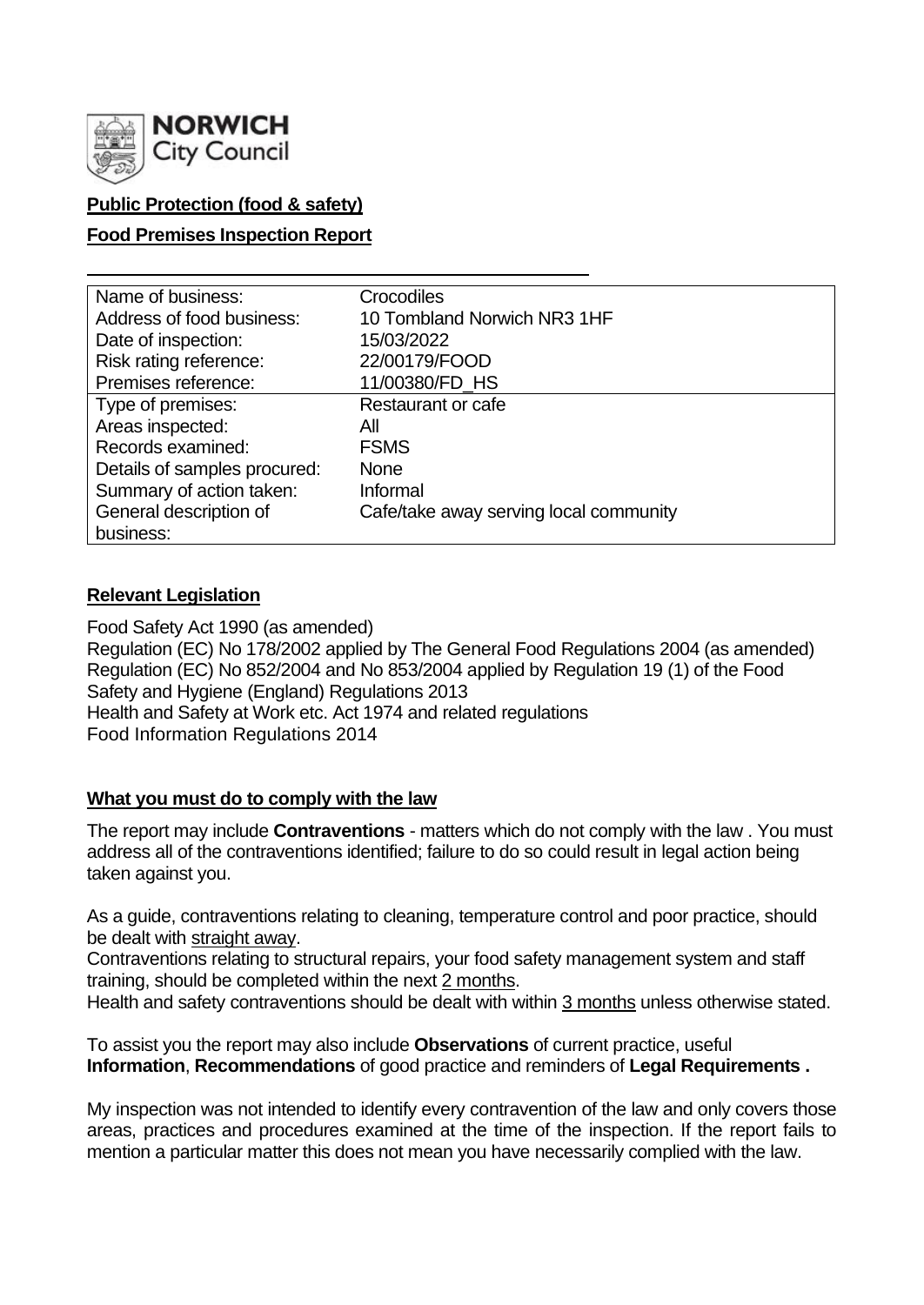# **FOOD SAFETY**

#### **How we calculate your Food Hygiene Rating:**

The food safety section has been divided into the three areas which you are scored against for the hygiene rating: 1. food hygiene and safety procedures, 2. structural requirements and 3. confidence in management/control procedures. Each section begins with a summary of what was observed and the score you have been given. Details of how these scores combine to produce your overall food hygiene rating are shown in the table.

| <b>Compliance Area</b>                     |          |    |           | <b>You Score</b> |           |    |           |    |          |  |
|--------------------------------------------|----------|----|-----------|------------------|-----------|----|-----------|----|----------|--|
| <b>Food Hygiene and Safety</b>             |          |    |           | 0                | 5.        | 10 | 15        | 20 | 25       |  |
| <b>Structure and Cleaning</b>              |          |    | 0         | 5                | 10        | 15 | 20        | 25 |          |  |
| Confidence in management & control systems |          |    |           | 0                | 5         | 10 | 15        | 20 | 30       |  |
|                                            |          |    |           |                  |           |    |           |    |          |  |
| <b>Your Total score</b>                    | $0 - 15$ | 20 | $25 - 30$ |                  | $35 - 40$ |    | $45 - 50$ |    | > 50     |  |
| <b>Your Worst score</b>                    | 5        | 10 | 10        |                  | 15        |    | 20        |    |          |  |
|                                            |          |    |           |                  |           |    |           |    |          |  |
| <b>Your Rating is</b>                      | 5        | 4  |           | 3                | 2         |    |           |    | $\Omega$ |  |

Your Food Hygiene Rating is 5 - a very good standard

000005

## **1. Food Hygiene and Safety**

You have a good track record. There are some minor contraventions which require your attention. **(Score 0)**

#### Contamination risks

**Observation** I was pleased to see you were able to demonstrate effective controls to prevent cross-contamination.

### Hand-washing

**Observation** I was pleased to see hand washing was well managed.

### **2. Structure and Cleaning**

The structure facilities and standard of cleaning and maintenance are all of a good standard and only minor repairs and/or improvements are required. Pest control and waste disposal provisions are adequate. The minor contraventions require your attention. **(Score 5)**

### Cleaning of Structure